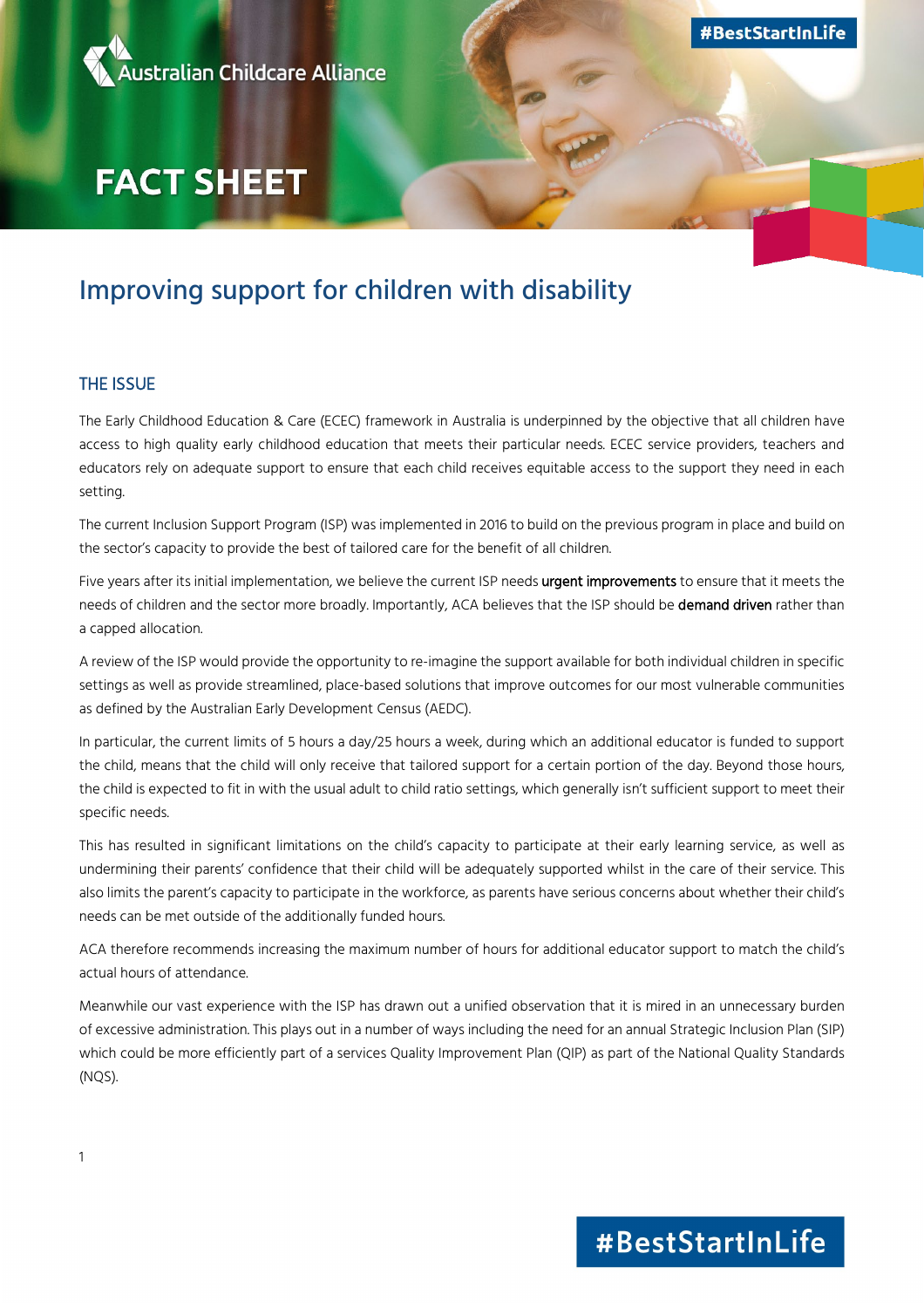

Furthermore, we recommend that funding applications are separated from the implementation of the inclusion principles that are currently required. This would not only reduce the administration for ECEC services but free up Inclusion Agency resources to work more directly with teachers and educators to improve inclusive practice.

The Inclusion Portal has long been a difficult piece of technology to navigate and requires a significant overhaul to reduce the administrative burden for services and support any changes to the ISP.

Additionally, it is clear that program funding has not kept up with the demand. Specifically the hourly funding rate has not increased since 2016. The current figure does not adequately cover the hourly rate of the additional educator as well as any oncosts.

Moreover, the total pool of funding available has not kept up with the ever-increasing participation rates in ECEC across the country and the impacts of COVID-19 on children from disadvantaged and vulnerable backgrounds in Australia.

The need for additional funding also extends to the Inclusion Agencies responsible for administering the system, which are struggling to deal with an excessive backlog of applications.

### A NEW FUTURE FOR OUR MOST VULNERABLE FAMILIES

The benefits of high-quality ECEC, particularly for children from disadvantaged and vulnerable backgrounds, are well recognised locally and globally across the education sector, in terms of on improving outcomes for children with regards to school readiness and reducing the number of children who start school developmentally vulnerable.

The Australian Early Development Census (AEDC) has clearly identified those communities where disadvantage is more significant, allowing for an easily targeted response.

ACA therefore recommends a system which targets the most vulnerable families, as defined by the AEDC, by assigning additional funding for these identified areas, to employ an additional educator for five hours a day.

The service provider would need to reconcile this funding and provide evidence that it is being used above ratio requirements. This additional educator may hold an ECEC, teaching or allied health qualification as it would be above ratio requirements. The service provider may also wish to focus on educators who understands the cultural context of the children at a specific setting.

We believe now is ideal time to reimagine this very important funding stream to ensure that every child in Australia has access to high quality, affordable and sustainable early learning services, and therefore the best start in life.